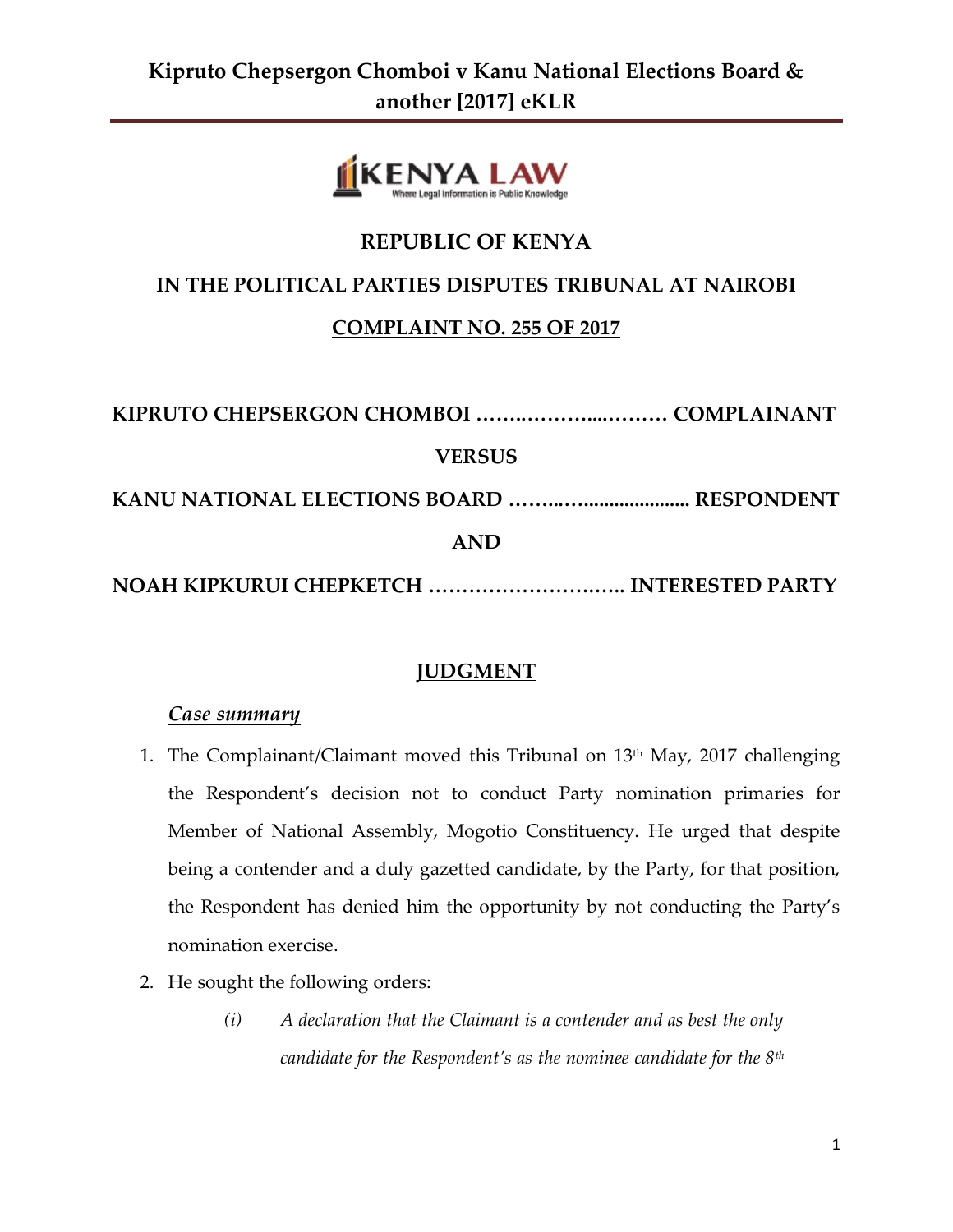*August 2017 General Elections for Member of National Assembly in respect of Mogotio Constituency, Baringo County.*

- *(ii) An order directing the Respondent to conduct the nominations and issue the Claimant or any other winner from such nominations with the party's nomination certificate for Member of National Assembly in respect of Mogotio Constituency, Baringo County.*
- *(iii) In the Alternative a permanent injunction restraining the Respondent from issuing the Interested Party or any other member of the Respondent or person with the party's nomination certificate or endorsement/blessing for the 8th August 2017 General Elections for Member of National Assembly in respect of Mogotio Constituency, Baringo County.*

#### *Submissions*

- 3. The Complainant submitted that the Respondent had scheduled to conduct Party nomination primaries on 29<sup>th</sup> April, 2017 for Member of National Assembly for Mogotio Constituency. That the Complainant was among the candidates that qualified to participate in the exercise after registration and payment of the nomination fees prescribed by the Party. Unfortunately, the same were not held.
- 4. Aggrieved by that failure, he lodged a complaint with the KANU Appeals Tribunal, and on  $11<sup>th</sup>$  May, 2017, he submitted that the Appeals Tribunal ruled that nominations be held to identify the party flagbearer for Mogotio Constituency on Saturday,  $13<sup>th</sup>$  May, 2017. Two (2) hours after this ruling, the Complainant urged, he received a call from a person well known as an official from the Respondent and was told that the nominations would not take place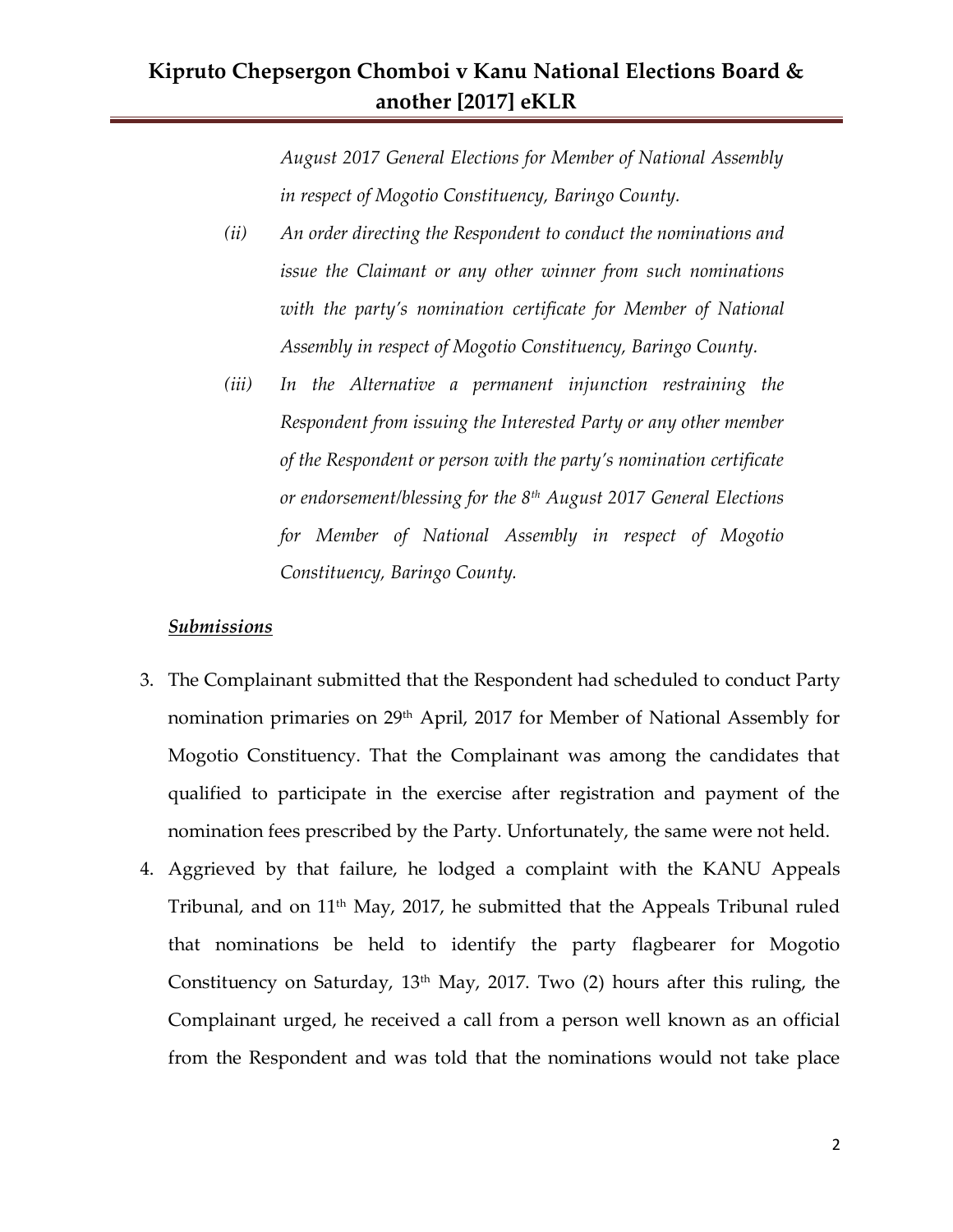due to lack of funds to conduct the same. That the reasons given were unreasonable, unfair, irregular and insufficient.

- 5. He submitted that despite several visits to the Respondent's office, he has been denied the nomination certificate. However, he has now learnt that the Respondent wants to give the nomination certificate to the Interested Party. He contends that this breaches the Respondent's constitution and the Political Parties Act, and the Constitution.
- 6. It is his case that he is a member of the Respondent's Party, KANU, and a lawful contender for Member of National Assembly in respect of Mogotio Constituency. He cites the case of **Speaker of the National Assembly vs Karume (2008) 1KLR (425)** thus: *"where the law provides a particular procedure for conduct of elections for any particular level or any act of Parliament then the procedure must strictly be followed."*
- 7. In reply to the Interested Party's submission as regards the letter dated  $18<sup>th</sup>$ November 2016, the Complainant submitted that the letter was a non-starter as by that date, the Interested Party was still a member of Jubilee Party and only defected in 2017.
- 8. The Respondent submitted that the Interested Party expressed his interest in the seat in a letter dated  $25<sup>th</sup>$  November 2016. That the Complainant never wrote any letter expressing any interest in the same, hence he cannot allege not being selected by Party. Further, that the Claimant, as a member, expressly submitted himself to the NEB, which invoked the powers under Article 24(9) of the KANU constitution (Revised 2012) and KANU Nominations Rules (Amended 2017). He cannot now turn around and plead violation of his rights. That he is stopped by his own actions and has therefore moved this Tribunal inappropriately.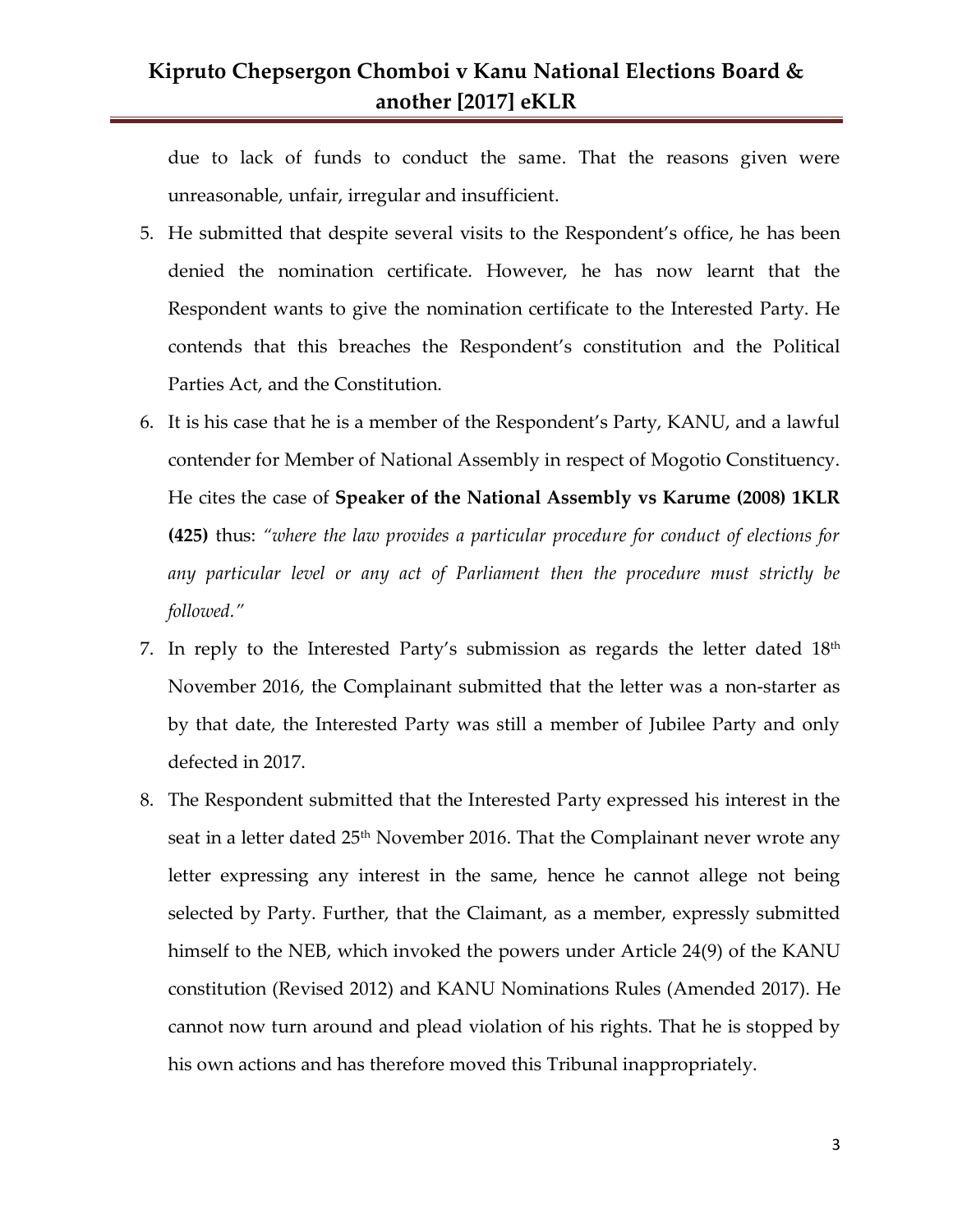- 9. The Interested Party filed a Replying Affidavit sworn on  $18<sup>th</sup>$  May, 2017 in which he deposes that he was unanimously endorsed by the Mogotio KANU branch officials on  $7<sup>th</sup>$  February 2017 and the decision ratified unanimously by the National Executive Council (NEC) and issued with a direct nomination. He contends that the Appeals tribunal is yet to give its decision, hence argues that IDRM had not been completed. That he also complied with the requirements for nominations are required by the Party and he has not breached any constitutional provision of the Respondent.
- 10. It is his submissions that the Political Parties Act allows political parties to opt for any mode of nomination. Hence, questions the Complainant's demonization of Article 24(9) on direct nominations. He argues that the gazettement of aspirants for Mogotio Constituency nomination primaries was erroneous as it was done despite directive of NEC for direct nomination of Mr. Noah Chepkech. The primaries were only meant to be for Members of County Assembly. Lastly, he submitted that the Appeals Tribunal has never directed the Party to reach a consensus.

#### *Issues for determination*

11. The issue for determination is whether the Respondent should be ordered to conduct nominations for Member of National Assembly, Mogotio Constituency.

#### *Determination*

12. Upon evaluation of the record before us, it is evident that the Respondent gazetted the Complainant as one of the aspirants for the Party primaries for Mogotio Constituency. Both the Complainant and the Interested Party have tendered evidence to proof that they paid the requisite Kshs. 100, 000,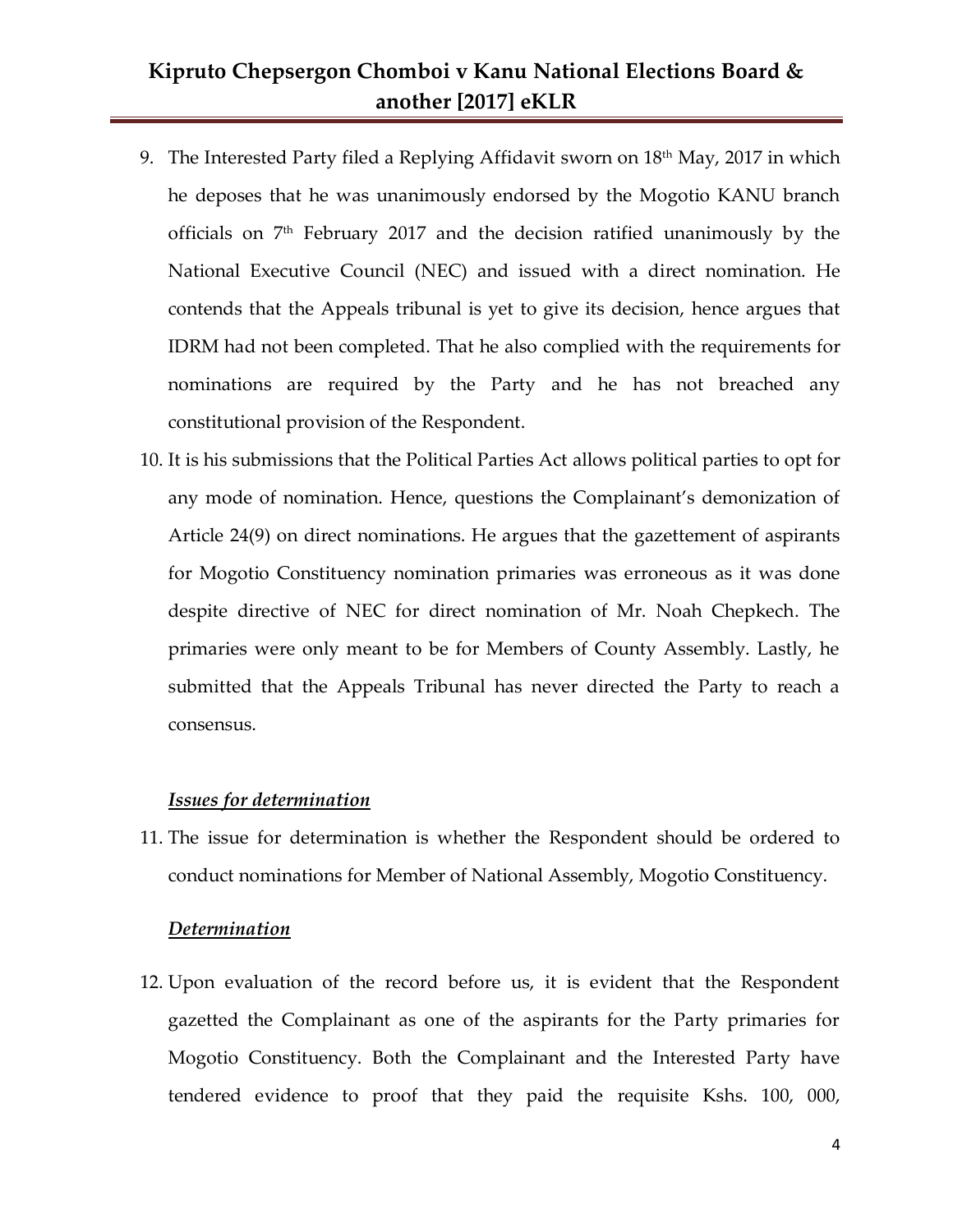nomination fees, and indeed got clearance certificates from the Party. All parties agree that indeed the nominations were to be held 29<sup>th</sup> April, 2017. Upto this juncture, we find that the Complainant had a legitimate expectation that he will participate in a nomination exercise.

- 13. The nominations did not take place, the Respondent giving lack of funds as a reason. A reason the Complainant terms unreasonable. While The Complainant submitted that he appealed to the Appeals Tribunal which directed that nominations do take place on  $13<sup>th</sup>$  May, 2017, we have not seen this decision/direction. On record is a letter the Complainant wrote to the Party Chairperson regarding the failure to reach consensus on Mogotio Constituency KANU MP Nominee. In this letter, the Complainant informs that Chairperson that the meeting failed to reach a consensus and referred the matter to the NEB. He then urges the chairperson to arrange for nominations. We are unable to agree that the lack of consensus in this meeting and its referral of the matter to the NEB meant that it was a definite nomination exercise ordered. We find that the meeting reported its deadlock to the Party Organ that would resolve the issue.
- 14. All parties have alluded to the Party's constitution. We have perused the same and noted the procedure for nominating candidates in Article 24. We also note that after the failure to hold the nomination exercise on  $29<sup>th</sup>$  April, 2017, the Complainant has been kept abreast of what the Party is doing: he received communication on the reasons for failure to conduct the nomination (which reasons he termed unreasonable); and he was part of a meeting that deliberated the possibility of reaching a consensus on the candidate. This meeting referred the matter to the Party's NEB when consensus failed.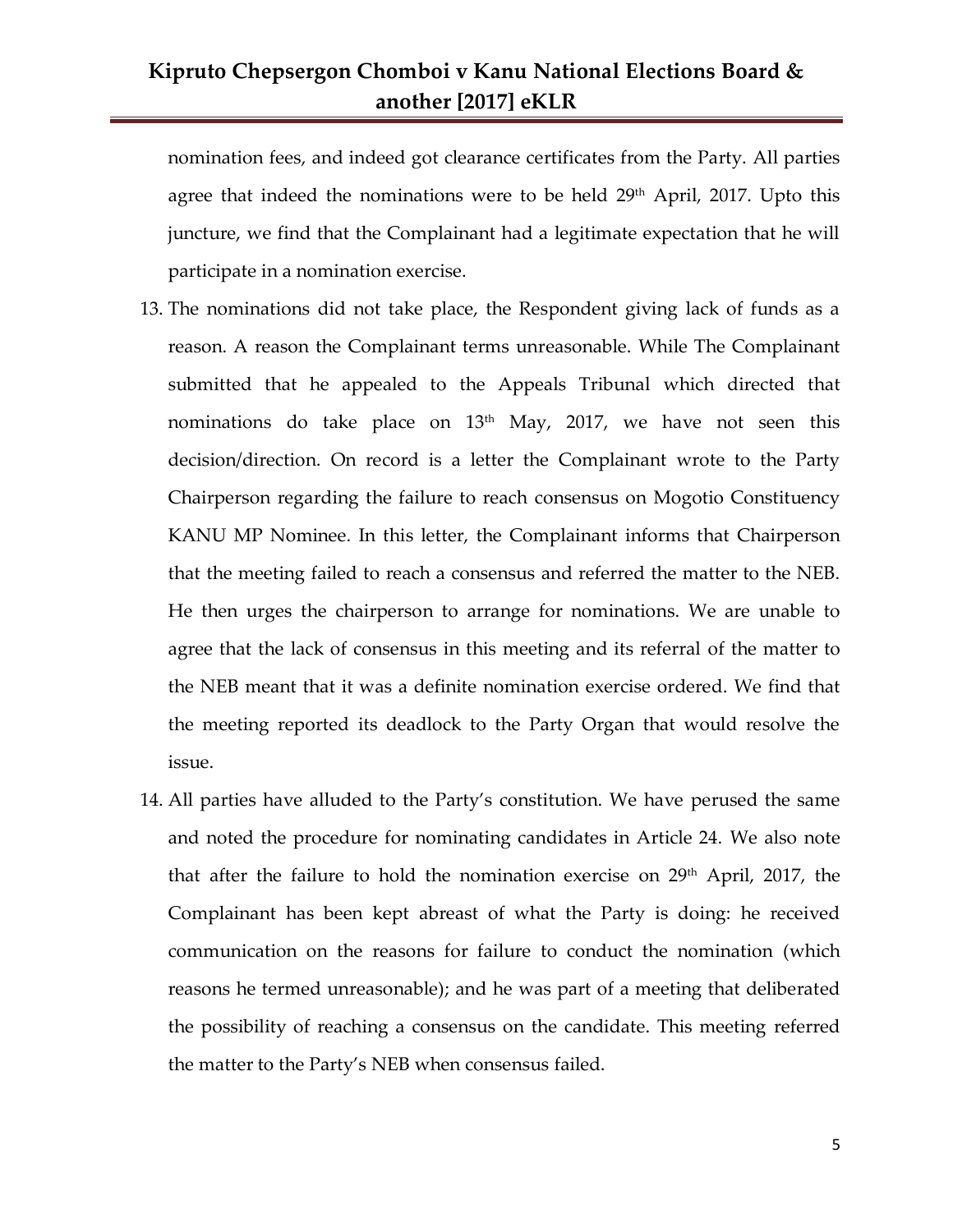- 15. Consequently, while we acknowledge the Complainant's legitimate expectation to be nominated as the Party's flagbearer for Mogotio Constituency, we reiterate this Tribunal reluctance to interfere with internal Party's operations especially where the same are conducted in accordance with the party's constitution and rules. While we are inclined to refer the matter back to the Party's NEB for finalization, we echo our sentiments in *Complaint No. 167 of 2017, James Munyi Ngangu v Orange Democratic Movement & another* thus: *"We would like to observe that where a nomination exercise has been annulled by either the respective Party's Appeals Tribunal and/or this Tribunal and a fresh process ordered, it is prudent that a political party moving to execute such an order should give audience to all the parties involved. Such a practice is not only sound in law but it also helps entrench democracy and accountability within political parties."* While the issue here is not annulment of a nomination exercise and an order for a fresh process, we believe that the justice of this matter lies in the Party giving audience to all parties herein.
- 16. We make the following orders:
	- *(i) The Complaint dated 13th May, 2017 is allowed in the following specific terms:*
		- *(a) The Respondent's National Elections Board is directed to determine the Respondent's, candidate for Member of National Assembly, Mogotio Constituency, Baringo County in a manner compatible with the Party's constitution, and Election and Nomination Rules within the next 48 hours of the pronouncement of this Judgment.*
	- *(ii) The Respondent to bear the costs for the Complainant.*
	- *(iii) In the interests of justice, other parties to bear their own costs.*